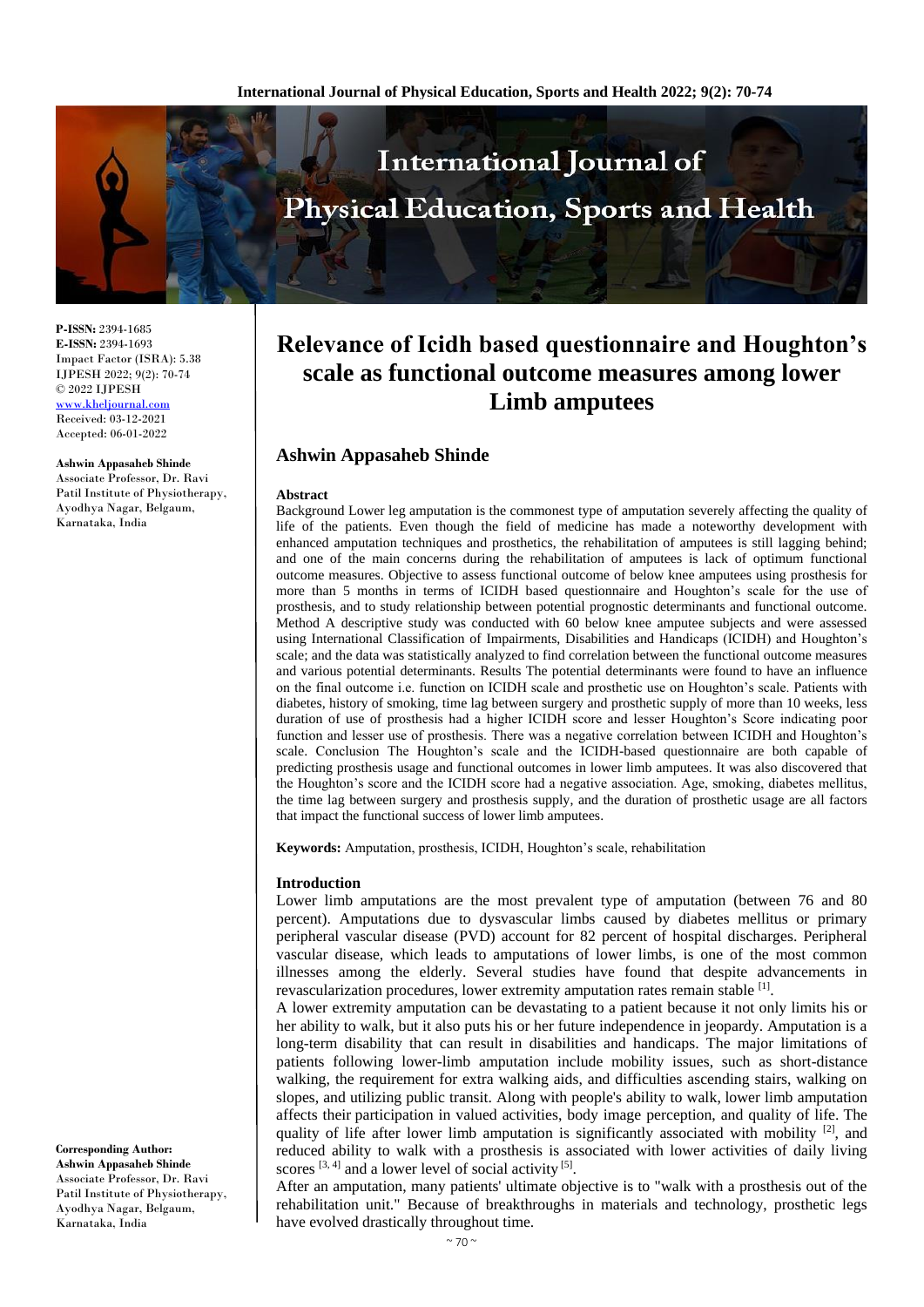Many studies have shown that satisfactory prosthetic fit rates for transtibial (TT) amputees range from 60% to 90%; however, this figure drops to 50% to 70% for transfemoral (TF) amputees. A successful fit of prosthesis is stated as a minimum condition for functional prosthetic usage, defined as release from rehabilitation with a final prosthesis. Many TF amputees, unfortunately, only utilize their prosthesis to a limited extent [6].

Although a diseased limb can be easily removed, eliminating the extremity's ailment, the treatment does not end there. To guarantee that the patient can wear prosthesis comfortably, the procedure must be conducted effectively. Knee joint salvage improves rehabilitation efforts and reduces the amount of energy expended during ambulation. The patient must learn how to walk with prosthesis, put it on and take it off, care for it, monitor the skin for any pressure sites, ambulate on challenging terrain, and use the commode at night. The treatment team should include the surgeon, the primary care physician, a physical therapist, a prosthetist, and a social worker due to the intricacy of these concerns.

Age, smoking, sex, body mass index, stump length, time between surgery and prosthetic fitting, and diabetes mellitus all play a part in the lower limb amputee's rehabilitation process and impact functional result. These prognostic variables and their link to functional outcome are critical to understand [7].

Despite the fact that amputation of a limb or part of a limb is one of the oldest surgical procedures that has been conducted since prehistoric times, understanding of the critical components of leg amputation rehabilitation is limited. Predicting the functional outcome of amputee patients, for example, remains a tough challenge; the importance of vocational rehabilitation is just now becoming apparent; the efficacy of various treatments is unknown; and the functional benefits of various types of prostheses have still to be demonstrated.

The original ICIDH was developed in 1980 and has since been used for a variety of purposes, including statistical data collection and recording, research to measure outcomes, quality of life, or environmental factors, and clinical needs assessments to match treatment to specific conditions, among others. As a result, this tool can be used in healthcare practice, administration, research, and policy. It helps individuals throughout the world improve their health and quality of life by acting as a cross-cultural currency, providing uniformity in general concepts and vocabulary and encouraging standardization of results, which improves data comparability. The instrument's reliability has been demonstrated by Van den Berg and Lankhorst (1990)<sup>[8]</sup>.

The Houghton's Scale is a tool that assesses prosthetic usage in persons who have had lower-extremity amputations; it represents a person's perspective on prosthetic use rather than that of a health care practitioner. It may be completed in a short amount of time and is simple to score [9].

In the Indian population, no study has been undertaken to determine the relationship between the ICIDH-based questionnaire and the Houghton's scale as a predictor of prosthetic usage and functional outcome in the presence of potential prognostic determinants. In light of the foregoing, the current study used a questionnaire based on the International Classification of Impairments, Disabilities, and Handicaps (ICIDH), a predictor of prosthetic use Houghton's scale, to assess functional outcome and its relationship with prognostic determinants among the population with unilateral below knee amputees using prosthesis.

# **Method**

A descriptive study was conducted with data collected from artificial limb centre of KLES Dr. Prabhakar Kore Hospital and Medical Research Centre, Belgaum, District Disabled Rehabilitation Centre Belgaum, and The Association of the Physically Handicapped 1644 Alwan Galli, Beguam, during the period from April 2010 to December 2010. The inclusion criteria for the study comprised of subjects aged between 18 to 65 years with the history of below knee amputation and using prostheses for more than  $5$  months.  $[10]$  No restriction was placed on the gender of the subject. The subjects with bilateral amputation of below knee, subjects with altered mental status and those unwilling to participate were excluded from the study. The total of 60 subjects was selected to be included in the study after giving due consideration to inclusion and exclusion criteria and their written consent was obtained. Confidentiality was ensured and maintained throughout the study and no expenses were incurred on the part of the subjects. . The demographic data like age, gender, contact details, were obtained through personal interview and recorded on predesigned and pretested data collection sheet. Assessment of functional outcome using ICIDH based questionnaire consisting of 28 items in five disability fields and Houghton's scale for use of prosthesis was performed on all subjects and the data thus obtained was analyzed statistically, both manually as well as using statistics software SPSS 13 version with p value less than 0.05 considered as statistically significant.

# **Result**

The result of the present study is categorized under several heading and depicted below:

# **Demographics**

- **1. Age distribution:** The mean age of the subjects in the study was  $44.52 \pm 12.42(SD)$  years with a range of 23-65 years. 36.6% and 63.3% of the subjects were more and less or equal to 50 years of age respectively. Chi-square analysis showed no statistical significant difference in mean age values in male and female (p=0.539). (Table I and II)
- **2. Sex distribution over various variables:** Out of 60 subjects, 51(85%) were males and 9 (15%) were females. Chi-square analysis showed no statistical significant difference in sex distribution in terms of diabetics and non-diabetics (p=0.292). Also there was no statistical significant difference in sex distribution in terms smokers and non-smokers ( $p=0.87$ ). (Table III and IV)
- **3. Length of stump:** The mean length of the stump was 6.3  $\pm$  1.46 cms while the range was between 3.9 to 10cms. (Table I)

## **Potential determinants of functional outcome**

- **1. Duration of prosthetic use:** The mean period of prosthetic use was  $9.23 \pm 4.26(SD)$  months. 25% of the participants had been using it for more than ten months while  $45\%$  used it for  $\leq 10$  months. The Student's' test revealed no statistical significance in male and female mean values of prosthesis usage time (p=0.497). (Table I and V)
- **2. Time lag between surgery and prosthetic supply:** The mean time lag between the amputation and prosthetic supply was  $11.36 \pm 4.15$  (SD) weeks for the entire sample. 51.6% of subject's time lag was >10 weeks and 48.3% of participant's time lag were  $\leq 10$  weeks. Student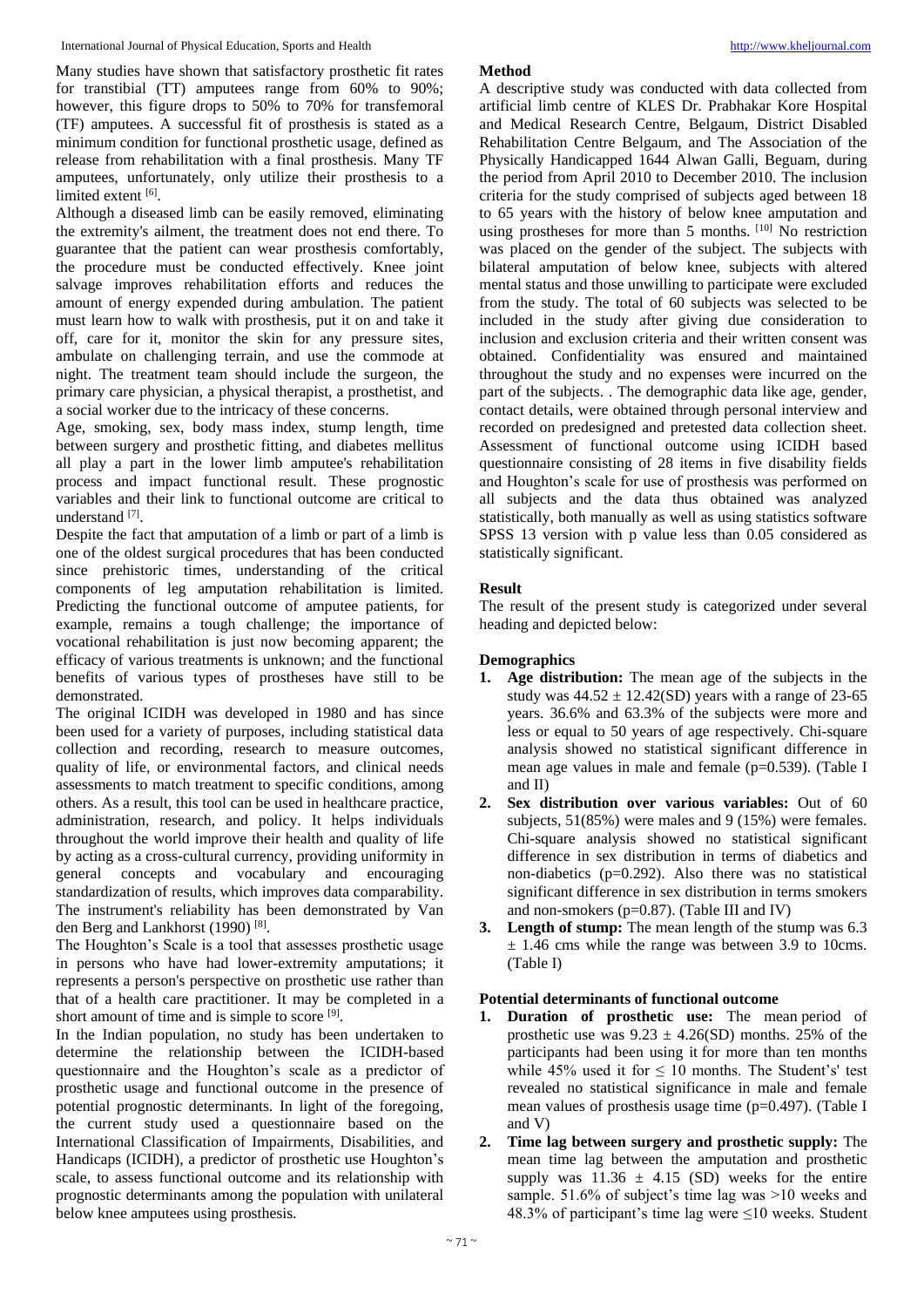't' test showed no statistical significant between mean values of time lag in male and females (p=0.507). (Table 1 and 5)

### **Co-morbidity**

- **1. Presence of diabetes mellitus:** Out of the total subjects, 27 (45%) were Diabetics, and 33 (55%) of them were non-diabetics. Non-parametric test of significance; Chisquare analysis showed no significant difference between number of subjects with diabetes and non diabetics (p=0.292). (Table VI)
- **2. Ratio of smokers to non smokers:** There were 18(30%) smokers, and  $42(70%)$  of non-smokers. Chi-square analysis showed no significant difference between number of smokers and non-smokers in the study population (p=0.875). (Table VI)

**Houghton's Score:** The average Houghton's score of the entire sample was  $6.9 \pm 2.89$  with a range between 2 to 11. Overall 24(40%) of them had lower score on Houghton's scale indicating lesser use of prosthesis. 20 (33.3%) of them had average score on Houghton's scale indicating Moderate use. And 16 (26.7%) of them had better score on Houghton's scale indicating Good or Greater use of prosthesis. (Table 1)

### **Potential determinants and Houghton's score**

**Age:** The mean Houghton's score for subjects with age more than 50 yrs was  $6.2\pm2.8$  and  $8.1\pm2.7$  for subjects with age less than 50 yrs. Non-parametric test of significance; Chi-square analysis was used. There was a statistically significant difference between the subgroups  $(p=0.01)$  indicating higher prosthetic use in subjects with age less than 50 yrs as compared to the subjects with age more than 50 yrs. (Table VII)

Sex: The mean Houghton's score for male subjects was 7.1 $\pm$ 2.9 and 5.6 $\pm$ 2.5 for female subjects. Chi-square analysis showed no statistically significant difference between male and female subjects (p=0.16) in terms of prosthetic use. (Table VII)

**Diabetes mellitus:** The mean Houghton's score for subjects with diabetes mellitus was  $6.2 \pm 2.7$  and  $7.4 \pm 2.9$  for nondiabetic subjects. Chi-square analysis showed statistically significant difference between the subgroups (p=0.01) indicating lesser prosthetic use in diabetics as compared to non-diabetics. (Table.VII)

**Smoking:** The mean Houghton's score were 5.16±2.2 and 7.64±2.8 for smoker and non-smoker subjects respectively. Chi-square analysis showed statistically significant difference between the subgroups (p=0.002) indicating lesser prosthetic use in smokers as compared to non-smokers. (Table VII)

#### **Time lag between amputation and prosthetic supply**

The mean Houghton's score for subjects with time lag more than 10 weeks was  $5.1 \pm 2.3$  and  $8.8 \pm 2.1$  for subjects with time lag less than 10weeks. Chi-square analysis showed statistically significant difference between the subgroups (p=0.0001) indicating lesser prosthetic use in subjects with time lag more than 10 weeks as compared to the subjects with time lag less than 10 weeks. (Table VII)

### **Duration of prosthetic use**

The mean Houghton's score for subjects with duration of prosthetic use less than 10 months was 6.4±2.8 and 8.4±2.4

for subjects with duration of prosthetic use more than 10 months. Chi-square analysis showed statistically significant difference between the subgroups (p=0.019) indicating higher prosthetic use in subjects who used prosthesis for a duration of more than 10 months as compared to those who used it for a duration of less than 10 months. (Table VII)

**ICIDH Score:** The mean ICIDH score of the entire sample was  $20.45 \pm 10.81$  with a range of 6 to 36. Out of 60 subjects, 25(41.7%) of them had lower score on ICIDH questionnaire scale indicating good function. 7(11.7%) of them had average score of ICIDH Scale indicating average function. And 28(46.7%) of them had higher score on ICIDH scale indicating poor function. (Table 1)

#### **Potential determinants and ICIDH score**

**Age:** The mean ICIDH score for subjects with age more than 50yrs was  $21.9 \pm 10.7$  and  $18 \pm 10.9$  for subjects with age less than 50 yrs. Chi-square analysis showed statistically significant difference between the subgroups (p=0.01) indicating lower function in subjects with age more than 50 yrs as compared to the subjects with age less than 50yrs. (Table VII)

Sex: The mean ICIDH score for male subjects was 19.9±11and 23.5±9.5 for female subjects. Chi-square analysis showed no statistically significant difference between male and female subjects  $(p=0.35)$  in terms of function. (Table VII)

**Diabetes mellitus:** The mean ICIDH score for subjects with and without diabetes mellitus were  $23.7\pm9.9$  and  $17.7\pm10.5$ respectively. Chi-square analysis showed statistically significant difference between the subgroups  $(p=0.034)$ indicating lower function in diabetics as compared to nondiabetics. (Table VII)

**Smoking:** The mean ICIDH score for subjects who were smokers was  $26.3\pm9.1$  and  $17.9\pm10.5$  for non-smokers. Chisquare analysis showed statistically significant difference between the subgroups  $(p=0.005)$  indicating lower function in smokers as compared to non-smokers. (Table VII)

#### **Time lag between amputation and prosthetic supply**

The mean ICIDH score for subjects with time lag more than 10 weeks was 28.8±6.0 and 11.5±6.8 for subjects with time lag less than 10weeks. Chi-square analysis showed statistically significant difference between the subgroups (p=0.0001) indicating lower function in subjects with time lag more than 10 weeks as compared to the subjects with time lag less than 10 weeks. (Table VII)

**Duration of prosthetic use:** The mean ICIDH score for subjects with duration of prosthetic use less and more than 10 months were  $22.09 \pm 10.6$  and  $15.53 \pm 10.04$  respectively. Chisquare analysis showed statistically significant difference between the subgroups  $(p=0.041)$  indicating lower function in subjects who used prosthesis for a duration of less than 10 months as compared to those who used it for a duration of more than 10 months. (Table VII)

#### **Correlation between Houghton's score and ICIDH score**

Spearman's rho analysis of correlation was used to test the data for co-relation. Data analysis showed that there was a negative correlation between Houghton's score and ICIDH score with 'r' less than 6 times the p value;  $r = -0.89$ , (p =0.0001) This showed that the higher the Houghton's score in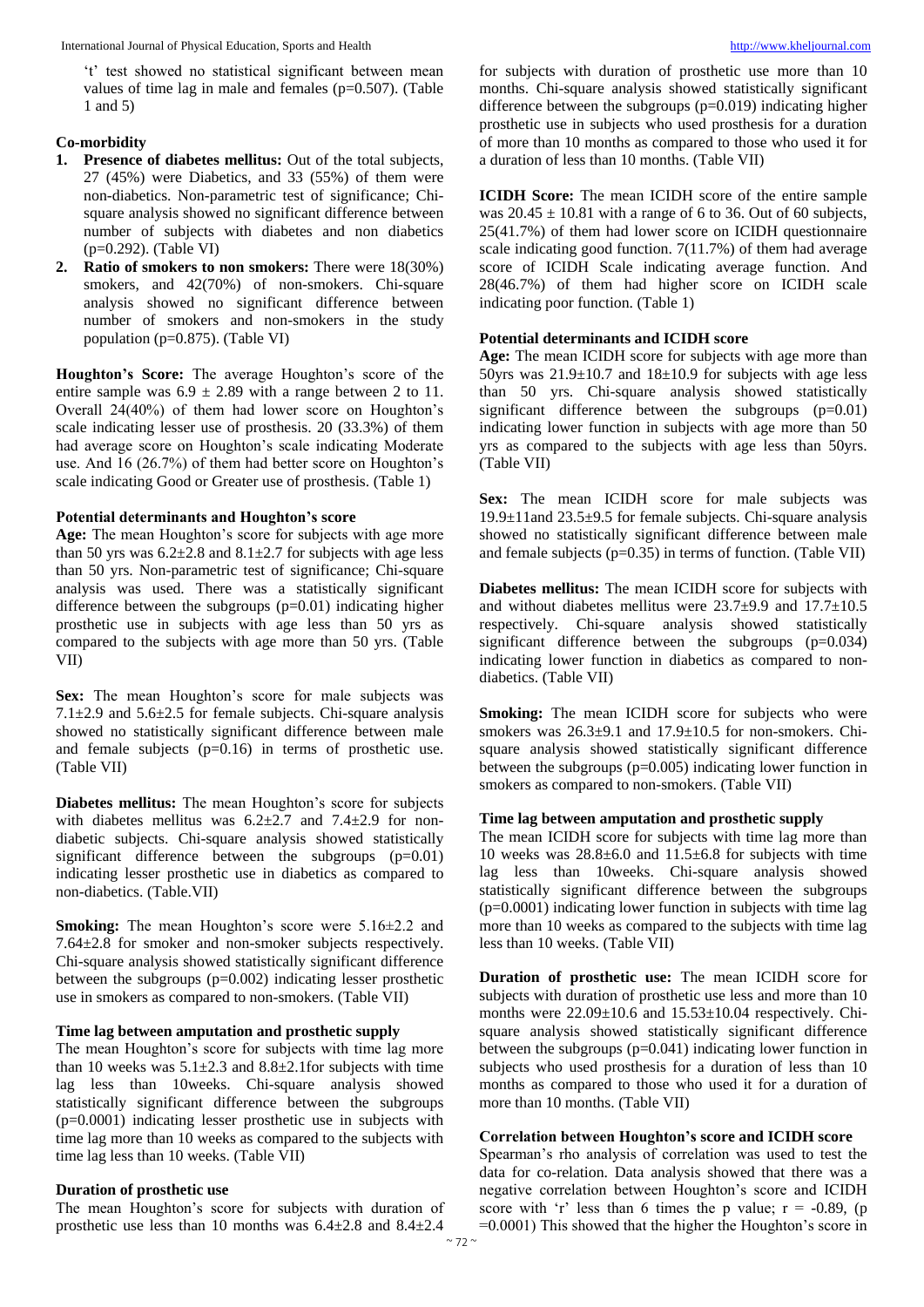International Journal of Physical Education, Sports and Health [http://www.kheljournal.com](http://www.kheljournal.com/)

terms of prosthetic usage lesser is the ICIDH score indicating better function. So there is a negative correlation between Houghton's score and ICIDH score. (Table No. 8)

| <b>Table 1:</b> Mean values of all variables |  |  |  |
|----------------------------------------------|--|--|--|
|----------------------------------------------|--|--|--|

| <b>Variables</b>                    | $Mean \pm SD$     | Range      |
|-------------------------------------|-------------------|------------|
| Age (years)                         | $44.42 \pm 12.42$ | $23 - 65$  |
| Duration of prosthetic use (months) | $9.23 \pm 4.26$   | $5 - 22$   |
| Length of stump (Cms)               | $6.3 \pm 1.46$    | $3.9 - 10$ |
| Time lag (weeks)                    | $11.36 \pm 4.15$  | $4 - 19$   |
| Houghton's Score                    | $6.9 \pm 2.89$    | $2 - 9$    |
| <b>ICIDH</b> Score                  | $20.45 \pm 10.81$ | $6 - 36$   |

### **Table 2:** Sex Distribution

| <b>Sex</b> | Number of participants $(\% )$ | Age (mean)        | p-value |
|------------|--------------------------------|-------------------|---------|
| Male       | 51(85%)                        | $44.09 \pm 12.99$ | 0.539   |
| Females    | 9(15%)                         | $46.88 \pm 8.66$  |         |

### **Table 3:** Sex Distribution in Diabetics, Non-diabetics and smoker, Non-smokers

| <b>Diabetes</b> |             |              | <b>Smoking</b> |           |  |
|-----------------|-------------|--------------|----------------|-----------|--|
| <b>Sex</b>      | Yes         | No           | Yes            | No.       |  |
| Male            | 21(41.2%)   | $30(58.8\%)$ | $16(31.4\%)$   | 35(68.6%) |  |
| Female          | 6(66.7%)    | 3(33.3%)     | $2(22.2\%)$    | 7(77.8%)  |  |
|                 | $X^2=1.110$ | $P=0.292$    | $X^2=0.25$     | $P=0.87$  |  |

**Table 4:** Sex Distribution in Houghton's Scores and ICIDH Score

| Percentage         | Houghton's score                       |             | <b>Icidh score</b>                         |                                                                        |         |  |                                |
|--------------------|----------------------------------------|-------------|--------------------------------------------|------------------------------------------------------------------------|---------|--|--------------------------------|
| of male:<br>female | <b>User</b>                            | <b>User</b> | <b>Lower Average Better</b><br><b>User</b> | Good<br>function function function                                     | Average |  | Poor                           |
| Male               | 19<br>$(37.3\%)$ $(33.3\%)$ $(29.4\%)$ | 17          | 15                                         |                                                                        |         |  | $23(45.1\%)$ 5(9.8%) 23(45.1%) |
| Female             |                                        |             |                                            | $5(55.6\%)$ $3(33.5\%)$ $1(4.1\%)$ $2(22.2\%)$ $2(22.2\%)$ $5(55.6\%)$ |         |  |                                |
|                    | $X^2 = 1.601$                          |             | $P=0.449$                                  | $X^2 = 2.151$                                                          |         |  | $P=0.344$                      |

**Table 5:** Mean values of Potential Determinants according to gender

|         | Score<br><b>Mean</b> | Houghton's ICIDH Score<br><b>Mean</b> | <b>Duration of</b><br>use (Months)<br>Mean | Time lag<br>(weeks) Mean |
|---------|----------------------|---------------------------------------|--------------------------------------------|--------------------------|
| Male    | $7.11 \pm 2.91$      | $19.90 \pm 11.01$                     | $9.39 \pm 4.56$                            | $11.21 \pm 4.25$         |
| Female  | $5.67 \pm 2.54$      | $23.55 \pm 9.54$                      | $8.33 \pm 1.81$                            | $12.22 \pm 3.63$         |
| T value | 1.39                 | 0.934                                 | 0.683                                      | 0.668                    |
| value   | 0.167                | 0.354                                 | 0.497                                      | 0.507                    |

**Table 6:** Number of Subjects in Various Subgroups

| <b>Subgroups</b> | Number of subjects $(\% )$ |
|------------------|----------------------------|
| <b>Diabetics</b> | 27(45%)                    |
| Non-diabetics    | 33(55%)                    |
| <b>Smokers</b>   | 18(30%)                    |
| Non-smokers      | 42(70%)                    |

|                               | <b>Outcome</b>   | Number of patients in<br>subgroup | <b>Mean Houghton's score</b><br>$(\%)$ | <b>P</b> value | <b>Mean ICIDH</b> score<br>$\frac{9}{6}$ | p value   |  |
|-------------------------------|------------------|-----------------------------------|----------------------------------------|----------------|------------------------------------------|-----------|--|
|                               | $\leq 50$ Years  | 38                                | $8.1 \pm 2.7$                          | $0.01*$        | $18 \pm 10.9$                            | $0.01*$   |  |
| Age                           | $> 50$ Years     | 22                                | $6.2 \pm 2.8$                          |                | $21.9 \pm 10.7$                          |           |  |
| Sex                           | Male             | 51                                | $7.1 \pm 2.9$                          | 0.16           | $19.9 \pm 11$                            | 0.35      |  |
|                               | Female           | 9                                 | $5.6 \pm 2.5$                          |                | $23.5+9.5$                               |           |  |
| Smoking                       | Yes              | 18                                | $5.16 \pm 2.2$                         | $0.002*$       | $26.3 \pm 9.1$                           | $0.005*$  |  |
|                               | N <sub>o</sub>   | 42                                | $7.64 \pm 2.8$                         |                | $17.9 \pm 10.5$                          |           |  |
| Diabetes Mellitus             | Yes              | 27                                | $6.2 \pm 2.7$                          | $0.01*$        | $23.7+9.9$                               | $0.034*$  |  |
|                               | N <sub>o</sub>   | 33                                | $7.4 \pm 2.9$                          |                | $17.7 \pm 10.5$                          |           |  |
| Time Lag Amputation:          | $\leq 10$ Weeks  | 29                                | $8.8 \pm 2.1$                          | $0.0001*$      | $11.5 \pm 6.8$                           | $0.0001*$ |  |
| Prosthetic Supply             | $>10$ weeks      | 31                                | $5.1 \pm 2.3$                          |                | $28.8 \pm 6.0$                           |           |  |
| <b>Duration Of Prosthetic</b> | $\leq 10$ months | 45                                | $6.4 \pm 2.8$                          | $0.019*$       | $22.09 \pm 10.6$                         | $0.041*$  |  |
| Use                           | $>10$ months     | 15                                | $8.4 \pm 2.4$                          |                | $15.53 \pm 10.04$                        |           |  |

**Table 8:** Correlation between Houghton's scale and ICIDH scale

| Scale              | 'r' value | 'p' value     |
|--------------------|-----------|---------------|
| Houghton's scale   |           | <u>N 0001</u> |
| <b>ICIDH</b> scale | $-0.89$   |               |

### **Discussion**

The present descriptive study was conducted to investigate the functional outcome in terms of ICIDH based questionnaire and prosthetic use in terms of Houghton's Scale in patients with below knee amputation, and also was intended to find the correlation between the Houghton's scale and ICIDH based Questionnaire.

Results showed that there was reduced functional outcome as determined through ICIDH scores and its relation with use of prosthesis indicated by Houghton's' scores; in patients with below knee amputation in presence of co morbid conditions such as DM, PVD, and smoking history, and other potential prognostic determinants such as time lag between surgery and prosthetic supply of more than 10 weeks, age more than 50 years and duration of use less than 10 months. Results also showed a negative correlation between Houghton's scale and ICIDH based questionnaire scale. These findings are consistent with prior research that had comparable results [11,

# 12, 13, 14] .

The findings of diabetics having a worse functional outcome and higher variety in functional outcome in ICIDH compared to non-diabetic amputees might be explained by the multiorgan effects of diabetes mellitus or an age effect [15]. A research by A.C Greive and G.J Lankhorst discovered a negative relationship between diabetes mellitus and functional outcome, which is consistent with the findings of this study [7] . Similarly, diminished function in those less than 50 years old might be linked to musculoskeletal problems, a lack of enthusiasm, or the presence of co-morbid conditions. According to Steinberg *et al.* it is unclear if age is the determinant or whether rising morbidity and physical condition with age impact functional outcome<sup>[15]</sup>.

The findings of this study are likewise in line with those of B. Davies and Datta, who looked at mobility after unilateral trans-tibial or trans-femoral amputation. Almost all transtibial and trans-femoral amputees in the research were under the age of 50 and had effective home and community mobility. Around 50% of trans-tibial amputees over the age of 50 acquired independent community mobility, while around 60% gained household mobility. Although there was a significant worsening of community mobility rates as people